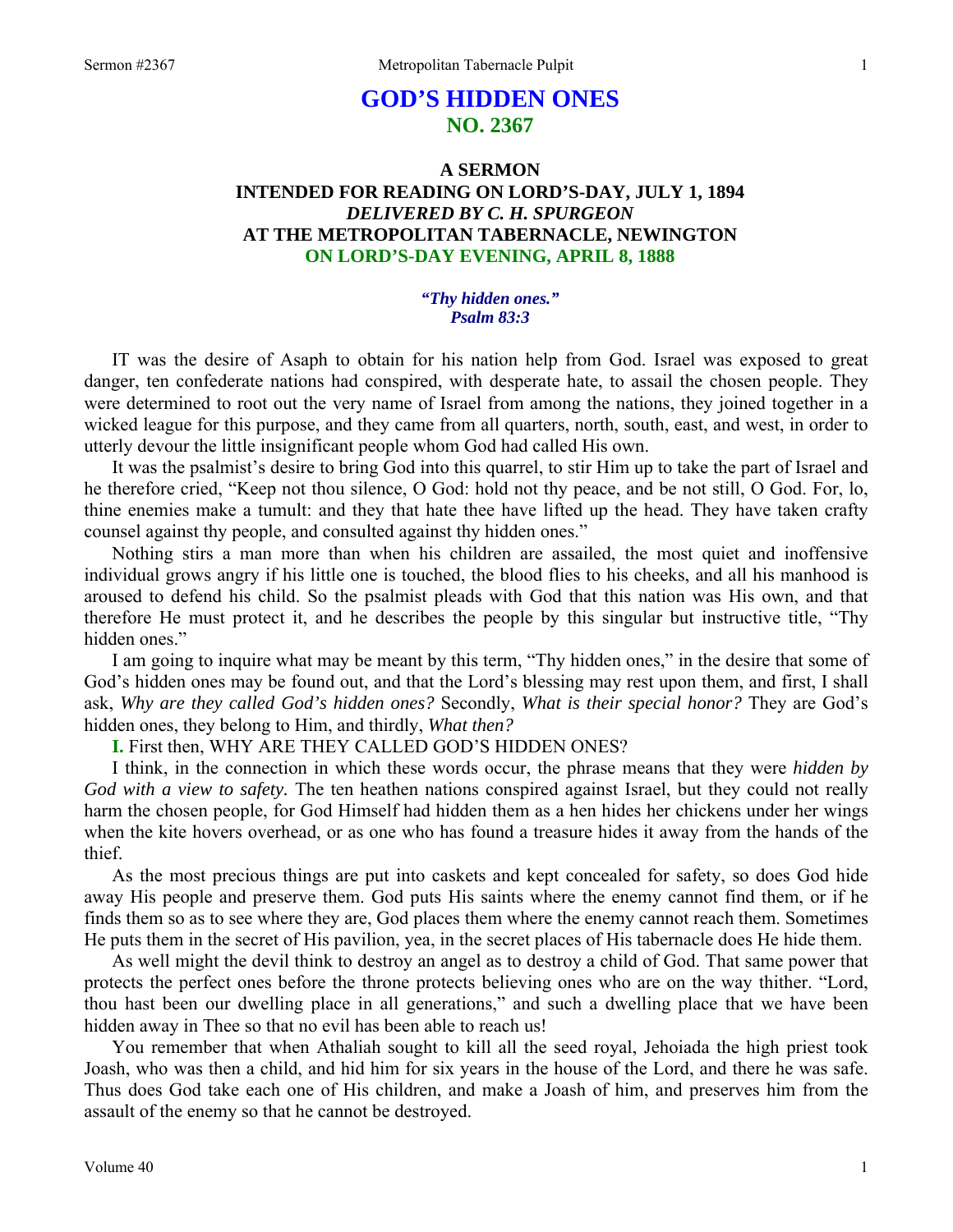God said to Noah, "Come thou and all thy house into the ark," and he and his household went into the ark, and the Lord shut them in. They were hidden in that ark of safety from the floods which rose from beneath, and the rain which fell from above, and thus they outlived the deluge. So, if you believe in Jesus, God will hide you away from all the rage of earth and hell. He will preserve you, you shall be one of His hidden ones, of whom Christ said, "They shall never perish, neither shall any man pluck them out of my hand. My Father, which gave them me, is greater than all; and no man is able to pluck them out of my Father's hand." They are God's hidden ones.

As the king takes care of his royal diadem and crown jewels, so does God watch over those who have made a covenant with Him by sacrifice. "They shall be mine, saith the Lord of hosts, in that day when I make up my jewels." What a privilege is yours and mine, dear hearers, if indeed we have so believed in Christ that we are hidden away in Him! "Ye are dead, and your life is hid with Christ in God." Rightly do we sing—

> *"How blest are they who still abide Close shelter'd in Thy bleeding side! Who life and strength from thence derive, And by Thee move, and in Thee live."*

I think this is the first reason why the Israelites were called God's hidden ones, because He had put them out of the reach of their adversaries, and concealed them in a place of safety.

But next, I think there is another meaning which some of us have at times realized. They are God's hidden ones *because He gives them quiet and peace,* even in the midst of turmoil and sorrow. The psalmist seems to say, "Thine enemies make a tumult, but thy hidden ones are quiet." Do you not know what this experience means? Have you never felt it? That trouble you dreaded so much, of which you said, "I am sure it will crush me," would have crushed you if you had been left to yourself, but when it came, you were strangely upheld, and kept so calm and placid that you did not know yourself.

When you saw your husband die, and those little children were all around you, and you knew that you were a widow, how was it that then you were still so trustful? Or you dear husband, when you saw your wife at last expire, and the light of your home was quenched, how was it that you still said and meant it, "The LORD gave, and the LORD hath taken away; blessed be the name of the LORD"? Why, it was because the Lord had made you one of His hidden ones! He said, "Come home, dear child, come and rest with me," and He shut you away from all the trial, and enabled you to find peace in Him.

Do you remember that wonderful poem by Miss Havergal, in which she speaks of the peculiar calm which prevails at the very center of a cyclone? The gifted poetess writes—

> *"They say there is a hollow, safe and still, A point of coolness and repose Within the center of a flame, where life might dwell Unharmed and unconsumed, as in a luminous shell, Which the bright walls of fire enclose In breachless splendor, barrier that no foes Could pass at will.*

> *"There is a point of rest At the great center of the cyclone's force, A silence at its secret source— A little child might slumber undistressed, Without the ruffle of one fairy curl, In that strange central calm amid the mighty whirl."*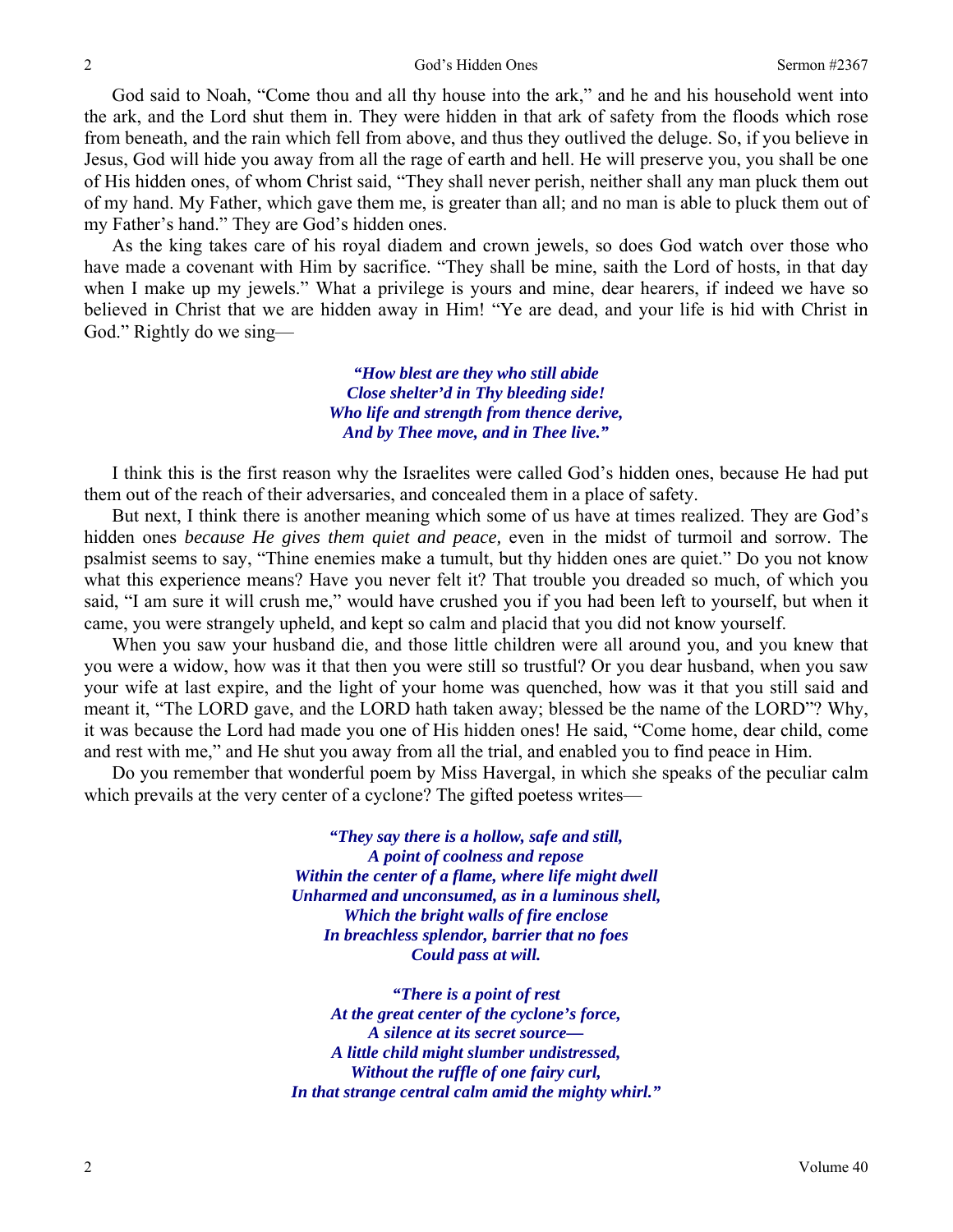Well now, some of us have, at times, known the experience which is typified in those lines. Troubles of every sort and size come upon us, we are vexed with every form of calamity, and yet all the time we are serenely quiet, and perfectly happy. I should think that an eagle, aloft there, when he sees the sportsman coming with his gun, however far the bullet may carry, if he knows himself to be quite out of range, would poise himself upon the wing, and look down upon the sportsman with a merry heart.

Let him send his bullet up into the air as far as it can rise, but the eagle is high above it all, and God gives His children at times, such mounting faith that they rise up as upon the wings of eagles, and the bullets of trouble cannot reach halfway to them. There, in the clear blue heaven of fellowship with God, they look down on the tops of the clouds, and defy all the assaults of man. Happy are they who have thus become God's hidden ones.

There are green meadows and there are still waters, but I believe they are mostly to be found in the places where trials most abound, there consolations are most plentiful. I hardly think that a man knows the deeps of the serenity of God unless he has been greatly tried. There are wonderful sights that none shall see but those who are hidden away by the Lord in the time of storm and trouble.

Oh, the strife of tongues, the endless babbling of slander! What a blessing not to hear it, or to hear it as a deaf man that heareth not. Oh, the noise of misrepresentation! Oh, the wave upon wave of actual trouble that may come to you in business or in the domestic circle! What joy it is to be just kept out of it all, as I said before, like Noah in the ark, all the world drowned, but you shut up in safety! And remember that the deeper the floods became, the higher Noah rose toward heaven, so shall it be with you. The more of trial you have to endure, the more of communion you shall have to enjoy. This is the happy, happy case of a tried child of God.

There are two meanings then, of this expression, hidden away for safety, and hidden away for quiet.

But next, God's people may be hidden away *because they are not understood.* The true Christian is a marvel to other men. He is a stranger and a foreigner amongst them. He is a plant that never would have grown on earthly mold unless God had planted it there. The Christian is a man wondered at. If you are understood, you are in the wrong. If you are a genuine Christian and are right, you will be misunderstood by the world, it has not the faculty of understanding the saints.

He who has been made to live unto God lives a life that is quite incomprehensible to ordinary men. Nay, let me put it very plainly, the spiritual life which God gives to those who believe in the Lord Jesus Christ, is altogether beyond the discernment of the carnal mind. "That which is born of the flesh is flesh," and cannot rise to an understanding of that which is born of the Spirit, which alone is spirit. Your life is a secret between God and yourself.

So too, the motive of your life will not be understood by other men. They feel sure that there is something at the back of it. If you were to tell them that you lived only for God's glory, they would laugh at you. God's glory—what is that to them? They think that no doubt that you make a good thing out of your religion, and herein they prove themselves to have learned their lesson in the school of the devil, for he said, "Doth Job fear God for nought? Hast not thou made an hedge about him, and about his house, and about all that he hath on every side?" The desire to live so as to please God belongs to every man who walks with God, but it will not be understood by other men. God's people are in this sense His hidden ones.

Hence, the comfort that reigns in a Christian's heart is a thing which he cannot impart to others. If others were to hear the reason of the believer's happiness, they would say, "Well, that would not make me happy, there is nothing in it that would sustain me." Nor is there, that food on which angels live is not such as common flesh and blood could feed upon, and the inward comforts of the child of God are such as the world cannot give, because it cannot even understand them.

So your hopes, the lamps that light up your life, the world knows nothing about these. Perhaps some of your own brothers and sisters do not understand your hopes, and when you talk about death with pleasure, and about the eternal state with delight, they think that you are half insane. It is because they are altogether insane that they think so.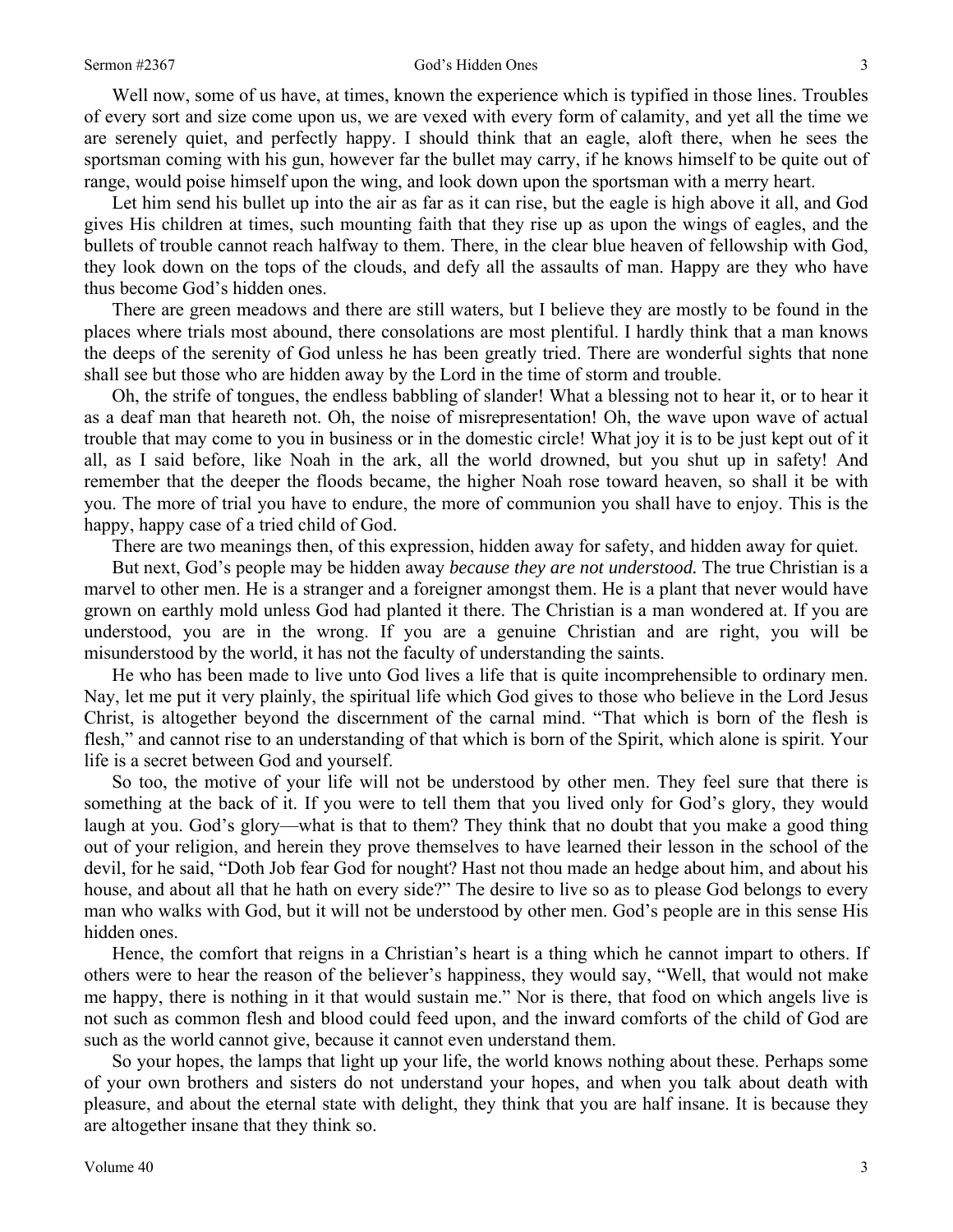But if you are one of God's hidden ones, in all these points you will be a stranger to your own mother's children, you will be one who cannot be understood. Do not expect to be understood, settle this in your mind and it will save you a great deal of heartache and disappointment.

There is a third sense then, in which God's children may be called hidden ones, because they are not understood.

But there are some of them who are hidden in another sense, *they are very obscure.* Some of God's best children have not anything that can bring them to the light here on earth. Perhaps they may be living among rich people, and as they are very poor nobody notices them. There is a directory containing the names and addresses of the great people who live in the town, but they have not put poor Mary's name in that book, and as to John, well, the highest degree he ever had was that he was a cobbler, and his name is not down, of course. The Lord has many of those hidden ones who are not known among the great because they are so little in Israel.

Some of God's hidden ones are not known because they are ill. It is now several months that poor Mary has been lying on a bed, it is years since William has gone out of the house at all, and very few ever come to see these hidden ones, but I bear my witness that some of the best things I have ever learned from mortal lips I have learned from bedridden saints.

There are some who wickedly teach that bodily afflictions are caused by sin. It is a cruel—I was going to say, an infernal—supposition, for some of the holiest people I have known have been bedridden for ten, twelve, or fifteen years, and if I were to say that I thought they were sinners above others, I should belie my convictions, for in sitting down to talk with some of them I have found them to be saints above others.

I shall never forget going some miles years ago, to see a woman who had been bedridden for, I think twenty or twenty-five years. I went up a ladder to the room where she was. She was rendered comfortable by the kindness of those who came to see her. She sat up in bed as best she could, and oh, I wish that I could preach such sermons as she preached to me when she spoke about the goodness of the Lord to her, and told me how that poor chamber was made to glow in the middle of the night with the delightful presence of her Lord! She was one of God's hidden ones, and He has many such.

Now, just think of that a minute, and pray God to bless His dear hidden sick ones at this moment, and ask Him to cheer and comfort their hearts.

Perhaps there are some hidden ones who come into our places of worship, and have no one to speak to them. I do not think that many such persons come to the Tabernacle, I hope there never will be. There is a brother who was a member here, and who will be a member again, he has gone to live in the suburbs, and he attends a very respectable place of worship. They are very good people, but you know, our friends in the suburbs are so much more respectable than we are, and they know it too, and there in the outer ring of London, it is perfectly wonderful what great people they are, you would not believe it.

When they come into the City to business, they are nothing very particular, but as soon as they get out to the suburbs, they are wonderful people. This brother says, "I have been in and out of the chapel for months, and nobody ever speaks to me." The fact is, I expect, that he keeps a grocer's shop, and some of these people deal with him, so they do not know him on Sunday of course, because he is only a grocer! I hope that you will never get such abominable notions into your heads.

This wretched caste, that divides us up into little sets, reminds me of the Hindus. Keep it up in the world, if you are foolish enough to do so, but do not bring the evil into the church of Christ. Here, at any rate, we are brethren, let us feel that we are one in Christ, and put aside from us all that stiffness which would make us keep our petty nobodies to ourselves. If there is a man who is a really great man, I always notice that he is the most condescending and gentle man that there is, but it is your nobody who always makes himself appear somebody.

Now, dear friend, if you have come in and out of this place, and you have not been noticed by anybody, I pray you to begin to notice somebody yourself, and if you have come in and out of any place of worship, and nobody has spoken to you, remember that the Lord has His hidden ones, and you may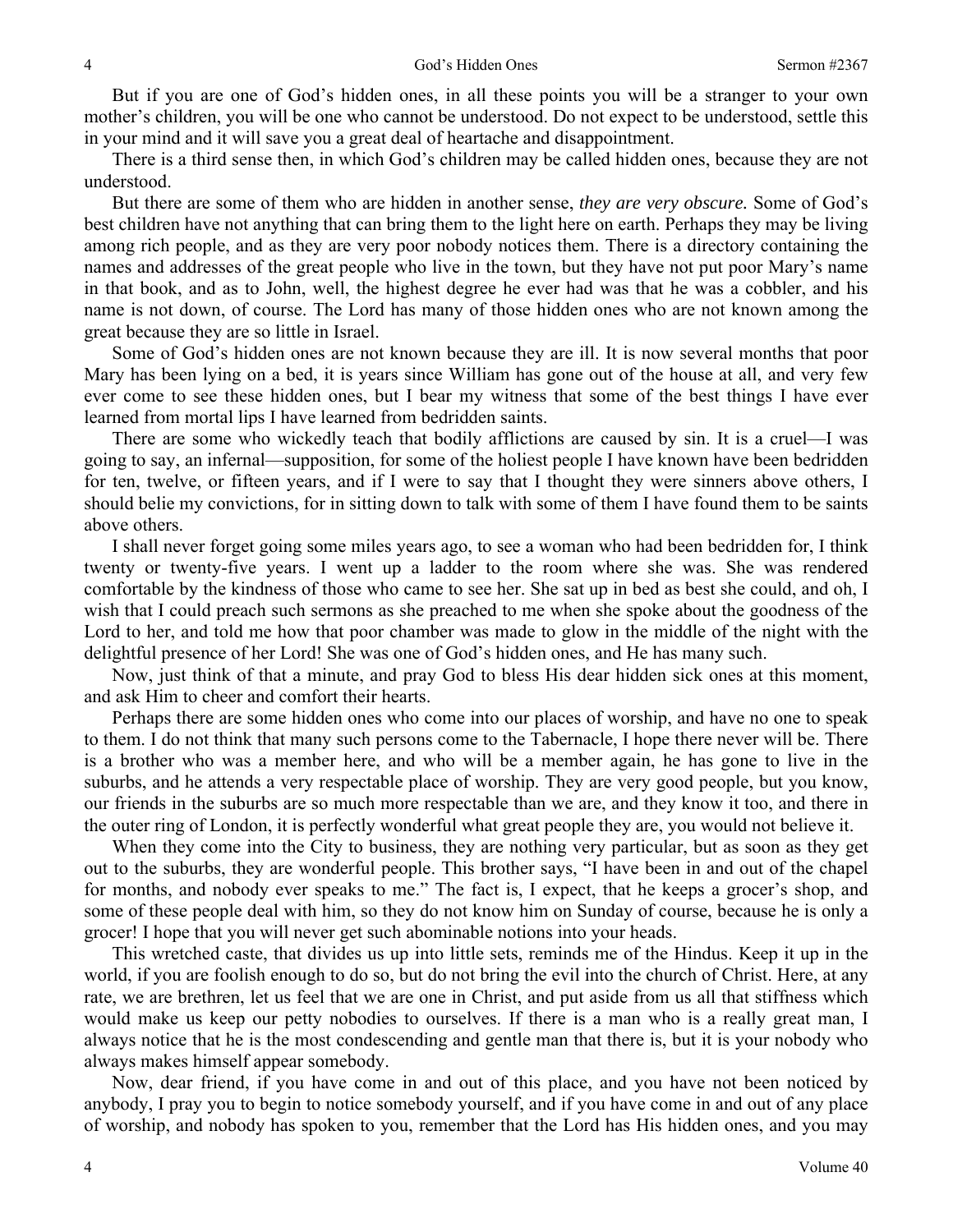be one of them. It may be that quite from inadvertence, not from unkindness, you have not been spoken to, so begin to break the ice yourself by speaking to someone else, and may God bless you, so that you may in that sense be no more a hidden one!

Now I ask you to think for a minute of another way in which some of God's people are hidden ones. I mean this, do you suppose that God has none of His people *in churches and communities that are steeped in error?* If you think so, I do not. It is always a comfort to my heart to believe that in the great Romish Church there are hundreds of thousands who have found the Savior, and are resting in His atoning sacrifice, they are God's hidden ones.

I have here and there stumbled upon some of these myself, and when we have come to speak about the cross and the wounds of Christ, and His precious blood, all that rubbish about the Virgin and the saints has been forgotten, and I have found myself much nearer akin to those hidden ones than I had thought I might have been.

And there are many books that have been written by persons who are members of that church which, nevertheless, are full of such a savor of grace and holy fellowship with God that we cannot but believe that the authors of them are God's hidden ones. Yes, and it is a very curious thing that you will find that just the very persons you would have least thought would possess the light have, nevertheless, received it.

Have I not been sometimes, in a place where I thought the Gospel of Christ had never come, and yet I have found clear proofs that it was there? Not long ago it was so with me. As I passed a certain spot, I noticed a kind of glitter in the eye of a person who looked at me, it was a servant in a place where I could not have thought I should find a friend, and when I came back that way, my greeting was, "God bless you, sir! You don't know me, but I take in the sermons every week, and I have found the Savior." Where least I expected it, I stumbled on a friend and a disciple, who was fed on the Word of God that I have preached.

Does it not do your heart good sometimes, after you have thought, "Well, I shall never find anybody here with whom I can sympathize," to meet with just one of the very persons with whom you have had the best of fellowship for many a day and many a year to come?

God has His hidden ones also *in the midst of ungodly families*. Do not you, who have to visit those who are joining the church, sometimes find yourselves in houses where everything betokens drunkenness and all that is bad, and yet there is a dear child who has been converted, or perhaps it is the wife whom God in sovereign grace, has looked upon and saved?

There are many such hidden ones in London. There are some of them who cannot get out to worship, they are not permitted to come, and yet they are God's own dear ones, hidden away in ungodly homes. Breathe a prayer for them now. Say, "Lord, help Thy hidden ones in such cases as these!" God has a people—I was going to say, up to the very verge of hell-gate. He has an elect people, chosen by His grace, who know Him, and trust Him, and love Him, although they are not known to the rest of their brethren

Once more however, all God's people are His hidden ones because *all the saints are at present unrevealed.* "It doth not yet appear what we shall be: but we know that, when he shall appear," that is, the hidden and veiled Christ, when He shall be manifested, "we shall be like him," we shall be manifested too.

There is a great future for you, my brother, there is a grand future for you, my sister. Hardly can you hold your own today against the contentions of the adversary, but be firm, be true, cry to God for help, and you shall not always be hidden as you now are, in the midst of the dust, and strife, and conflict, you shall come out as when the sun shines in his strength. Wherefore, be of good cheer, you who are hidden ones today shall in due time shine forth as the sun in the kingdom of your Father.

**II.** I must not say more upon the first point, but must turn to the second question. WHAT IS THEIR SPECIAL HONOR?

They are *God's* hidden ones. Their peculiar honor is that they are the Lord's.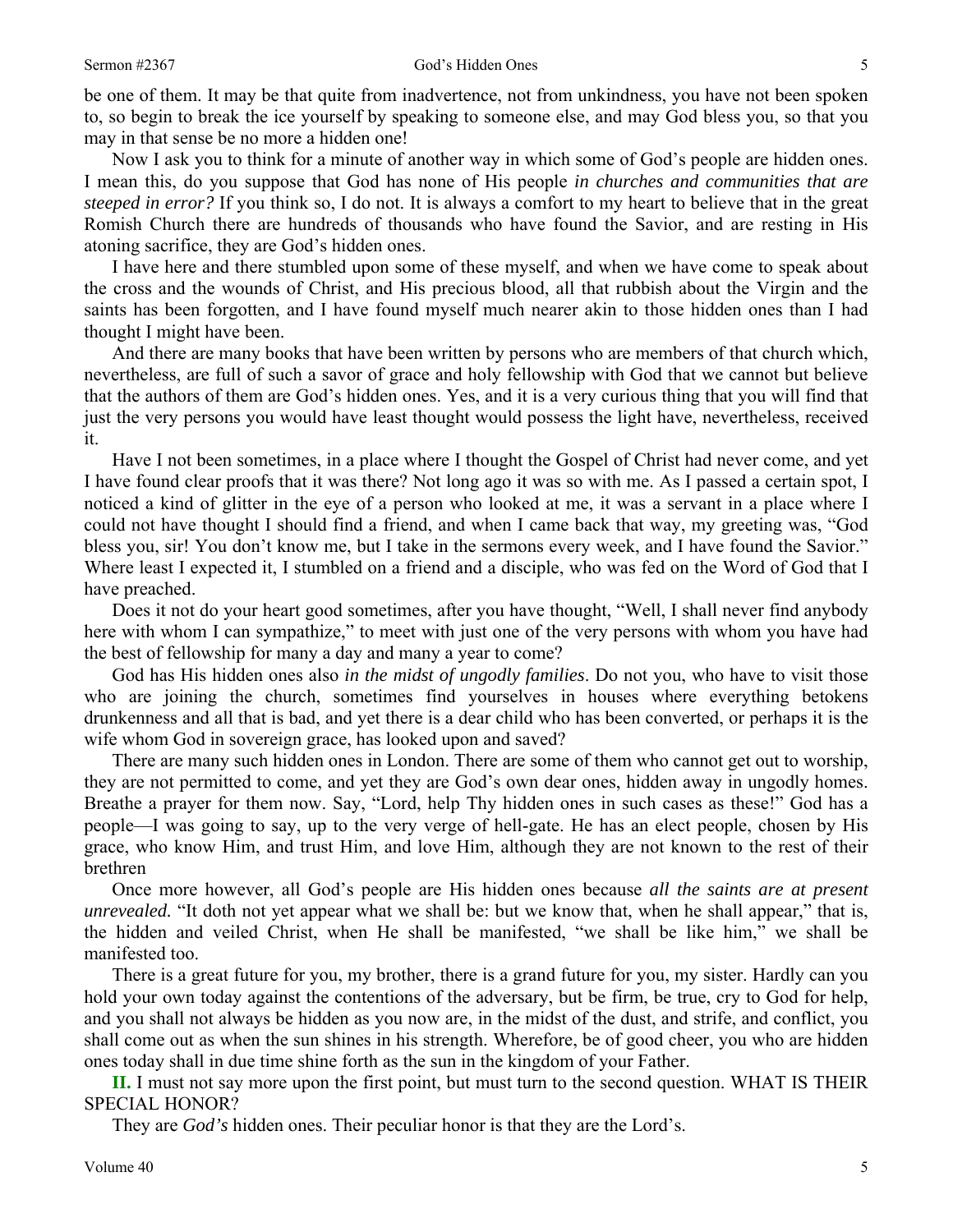Will each one of you do himself the favor to put to himself the question, "Am I the Lord's?" Never mind about the friend sitting next to you, but let each of you say, "Am I the Lord's?" If so, the Lord knows you, for "the LORD knoweth them that are his." *He knows whom He chose and redeemed,* He knows whom He has called, He knows whom He has justified. He has not done any of those things in the dark. He has a familiar acquaintance with all that His grace has done for you.

Remember also, that though you are hidden, *you are not hidden from the Lord.* You are hidden by Him, but you are not hidden from Him. He can read your thoughts, He sees that hot tear that is beginning to lift the eyelid, He knows the troubles that are yet to come as well as those that have come, He reads you as I read the pages of this Bible.

Then again, *some of God's hidden ones are among the very choicest of His children*. I think there are some who are so very dear to God that He keeps them to Himself. I have known some saints whom God has loved so much that He has taken away from them all that they loved, that He might have all their hearts. He loved their love so much that He would have it all Himself. "Oh!" say you, "perhaps that is the reason why I have been so tried, and why I have so many graves in the cemetery." Well, it may be so, and that you are one of the Lord's hidden ones, whom He has hidden away in His own bosom from every other love, that you may be altogether His own.

Remember too, that *hidden as you are He has engaged to keep you.* His very hiding of you shows that He means to keep you in safety. You shall never perish, for "He keepeth the feet of His saints." You shall not be overcome by the enemy, for you are the Lord's. If you belonged to somebody else, you might be deserted, but as you are the Lord's, you never shall be forsaken.

Human masters sometimes leave their old servants to perish, but God never deserts His old servants. Even to hoar hairs, and to the end of life, He will be with you, and He will bear you until He brings you home to glory land above, to be with Him forever and ever.

**III.** I have spoken very briefly on the second point, but our time is nearly gone, so I must close with this third question. If the Lord has the hidden ones of whom we have spoken, WHAT THEN?

Well, the first thought that comes to my mind is this, *let us rejoice that the Lord has more people than we know*. He has His hidden ones. I know the tendency to say, as Elijah did, "I, even I only, am left; and they seek my life, to take it away." It is not so, the Lord still has many thousands of knees that have not bowed to Baal.

One of the wonders of heaven will be to find so many people there that we never thought would get there. We shall say to ourselves, "We did not think that those people knew the Lord, yet they did know him." The grace of God can live where you and I could not. I know some people that I should not like to live with on earth, for they are "cut on the cross," and are very queer, yet I hope that they are God's people. Well, we shall live with them very well in heaven, they will be changed before they get there, they will have had their hearts washed, and their whole natures renewed, and they will be right enough then.

The Lord has some very queer people among His chosen ones. If you had to deal with some of God's people that I know, you would give me credit for a little patience, at any rate, in dealing with them. You have need of patience with your own children, and God's children are in some respects very much like our children. If you draw a parallel between them, you will find childish faults and infirmities in the children of God which have to be borne with, even as we have to bear with the faults and infirmities of our own children at home.

My next remark is, *let us be on the look out for these hidden ones wherever we are.* If you and I have to go and live where we do not wish to go, right away from our dear acquaintances here, let us believe, when we get to that distant place, wherever it is, that God has some hidden ones there. You are going to Canada, are you? Or you are about to start for Australia, or in the providence of God, you are to live in some village far away from the means of grace.

You say to yourself, "Whatever shall I do?" Do? Why, find out the Lord's hidden ones, and you shall have company yet. Though you may say, "Surely, there is no child of God there," you shall find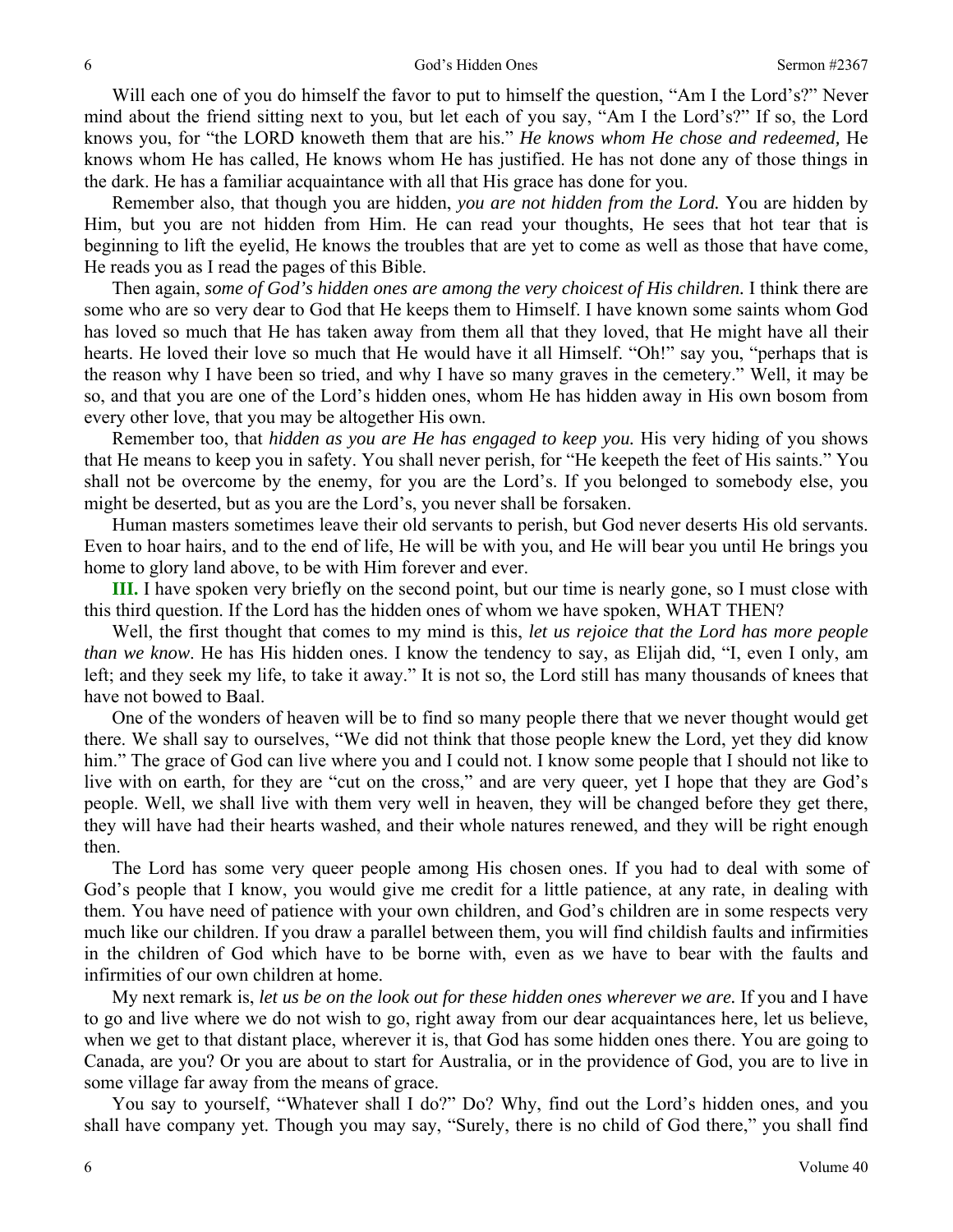that there is someone living there whom you are sent to help, while he is placed there that he may help you. Wherever you go, do not say to yourself, "This place is wholly abandoned," but believe that there is a child of God living there.

I remember reading of a godly man who went into a village, some fifty years ago, and asked, "Is there a Christian person living in this place?" He inquired if there was anyone in the village who made a profession of religion. They shook their heads, and said that they did not know of anybody. "Is there anyone here who fears God?" Then they laughed.

However, after making a good many inquiries, one man said that there was a hypocritical canting Methodist woman who lived down a certain lane. He said, "That is the person I want to find out, depend upon it." He knew at once what they meant, there was one who was different from the rest, and therefore she had undeservedly earned those titles, and he went and found that she was a Christian woman walking in meekness and sorrow because she had no one at all to speak to.

When our missionary, Mr. Thomas, went to Calcutta at the end of the last century, it is said that he advertised for a Christian, and could not find one. Advertise for a Christian? Well, thank God, we shall not have to do that! Even if you live in a place where there are very few Christians, believe still that there are some, and look out for God's hidden ones.

In the next place, since God has hidden ones, *let us take care never to act or speak so as to grieve them*. Sometimes, when Christian men get conceited and proud, and think themselves very great, they speak in a hard, domineering way that grieves God's people. "No," say you, "I would not use such language if I knew that one of them was about." Well then, do not use it at all, because you do not know when they may not be about, for God has His hidden ones in places where it is least suspected.

Speak as you would wish the very least of God's people to hear you, and do not use vain and haughty language. If you get to be like the prophet's bullocks, that pushed with horn and shoulder, and drove away the weak ones, God may deal roughly with you, and make you to be as hateful in His sight as they were. Let the remembrance that God has His hidden ones be a check upon your tongue, and upon your whole conduct.

And lastly, although God has His hidden ones, *let not one of us hide himself more than is needful.* I speak to some of you who love the Lord, but who have never come out on His side. God has His hidden ones, but they ought to come forward and confess Christ. Remember that the Gospel message is, "He that believeth and is baptized shall be saved." "If thou shalt confess with thy mouth the Lord Jesus, and shalt believe in thine heart that God hath raised him from the dead, thou shalt be saved. For with the heart man believeth unto righteousness; and with the mouth confession is made unto salvation."

To the secret faith of the heart there ought to be joined the public profession of the lip. Why should you be ashamed of Jesus? Why should you be afraid to own that you belong to Him? Some whom I know, who do love their Lord, but have never confessed Him, are like the mice behind the wainscot. They come out of a night, when the cat is not there, to get some of the crumbs, and then they run back and hide in their holes.

I shall not set a trap for you, at the same time I should like to stop up all the holes where you hide, so that you who are Christians would be obliged to come out and own it. I leave the matter to your conscience, but I pray the Lord Himself to fetch you out if you are His hidden ones, for His dear name's sake. Amen.

### **EXPOSITION BY C. H. SPURGEON**

### *PSALM 83*

This is a psalm that is not often read, and very seldom expounded I should think. According to the title, it is, "A Song or Psalm of Asaph." Asaph is one of a little group of poets who flourished side by side with David. This is a patriotic hymn. The nation was about to be attacked by many adversaries, so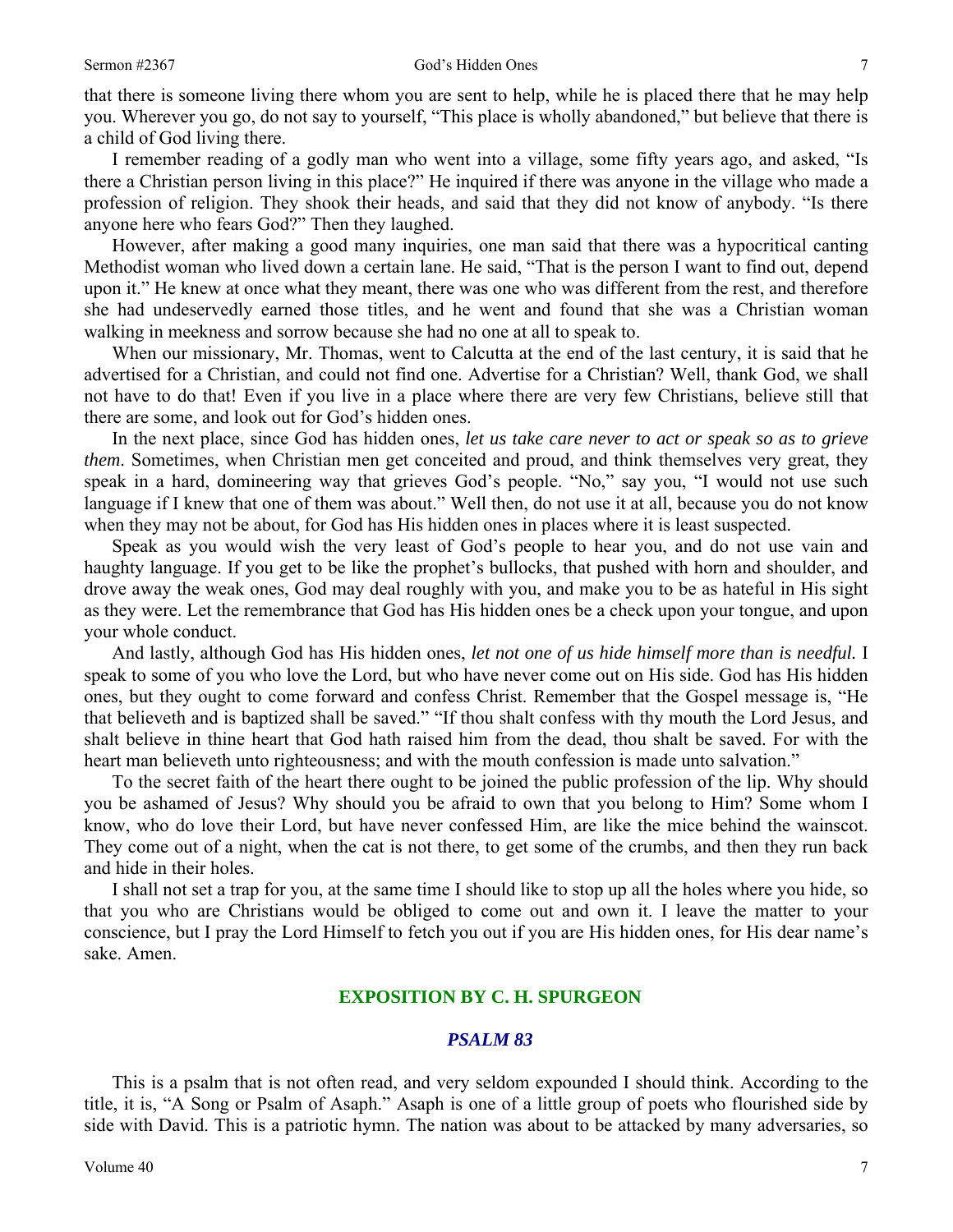like a true patriot, the poet desired that God would give the victory to His people, and deliver them. You may regard this psalm as a prophecy, it reads like a prayer or wish of the writer, and no doubt it is so, but it may also be read as a prophecy of what will happen to the enemies of God's people.

**Verses 1-2.** *Keep not thou silence, O God: hold not thy peace, and be not still, O God. For, lo, thine enemies make a tumult: and they that hate thee have lifted up the head.* 

God's enemies are making a noise, and the psalmist's prayer is that the Lord Himself will speak and answer them. God's voice made the heavens and the earth, "He spake, and it was done; he commanded, and it stood fast." A single word from Him will win the day. The poet's prayer is not, "Grant a leader bold and brave," but "Lord, speak, speak!"

"For, lo, thine enemies make a tumult." The enemies of Israel were the enemies of God. If they were our enemies only, we might keep silence, but as they are also the enemies of God, our loyalty to the Lord compels us to cry unto Him to speak against them.

**3.** *They have taken crafty counsel against thy people, and consulted against thy hidden ones.* 

Craft goes with power in plotting against God's people. The seed of the serpent are like him from whom they came, and of him it is said, "Now the serpent was more subtil than any beast of the field which the Lord God had made," and the seed of the serpent are full of crafty counsel and subtlety.

This the psalmist mentions in his prayer, and then he looks to God to countermine their mines, to baffle their craft, and by His wisdom, to save His people.

## **4.** *They have said, Come, and let us cut them off from being a nation; that the name of Israel may be no more in remembrance.*

So terrible was the anger of these nations against God's people that nothing would content them but the destruction of Israel, the blotting out of its very name from the memory of men, and I am sure that if the world could have its way, it would extinguish the church of Christ. You notice, in these days of boasted liberality and pretended charity, that the charity is only for error, but for the old Gospel there is no charity. The cry concerning it is, "Let it be cut to pieces; let it be destroyed. It is an old nuisance, put it out of the way." This is how the enemies of God would have it, "that the name of Israel may be no more in remembrance."

5**.** *For they have consulted together with one consent: they are confederate against thee:* 

There were many nations of heathens, and they were agreed in nothing except in their hatred of Israel. There they were agreed, as Herod was the friend of Pilate while Christ was under examination, but not at any other time.

The psalmist mentions ten different nations which had banded themselves together against God's chosen people Israel. Ten against one is long odds, but then God was on the side of Israel. One man with God is in the majority, however many there may be on the other side, for God counts for more than all who can be against Him.

## **6.** *The tabernacles of Edom,—*

These descendants of Esau, Jacob's twin brother, ought to have been the best friends of Israel, but they were the worst of their enemies. How often does it happen that kinship in blood makes no kinship in grace! "A man's foes shall be they of his own household."

### **6.** *And the Ishmaelites;*

These again were near akin to the seed of Abraham and Isaac, but the Ishmaelites were always among the most bitter enemies of Israel.

### **6.** *Of Moab,—*

Moab was descended from a daughter of Lot.

**7.** *And the Hagarenes;* 

Perhaps descended from Hagar by some other husband.

**7.** *Gebal, and Ammon, and Amalek;* 

All these were hereditary enemies of Israel, Amalek especially so, for God had determined that there should be war with Amalek throughout all generations.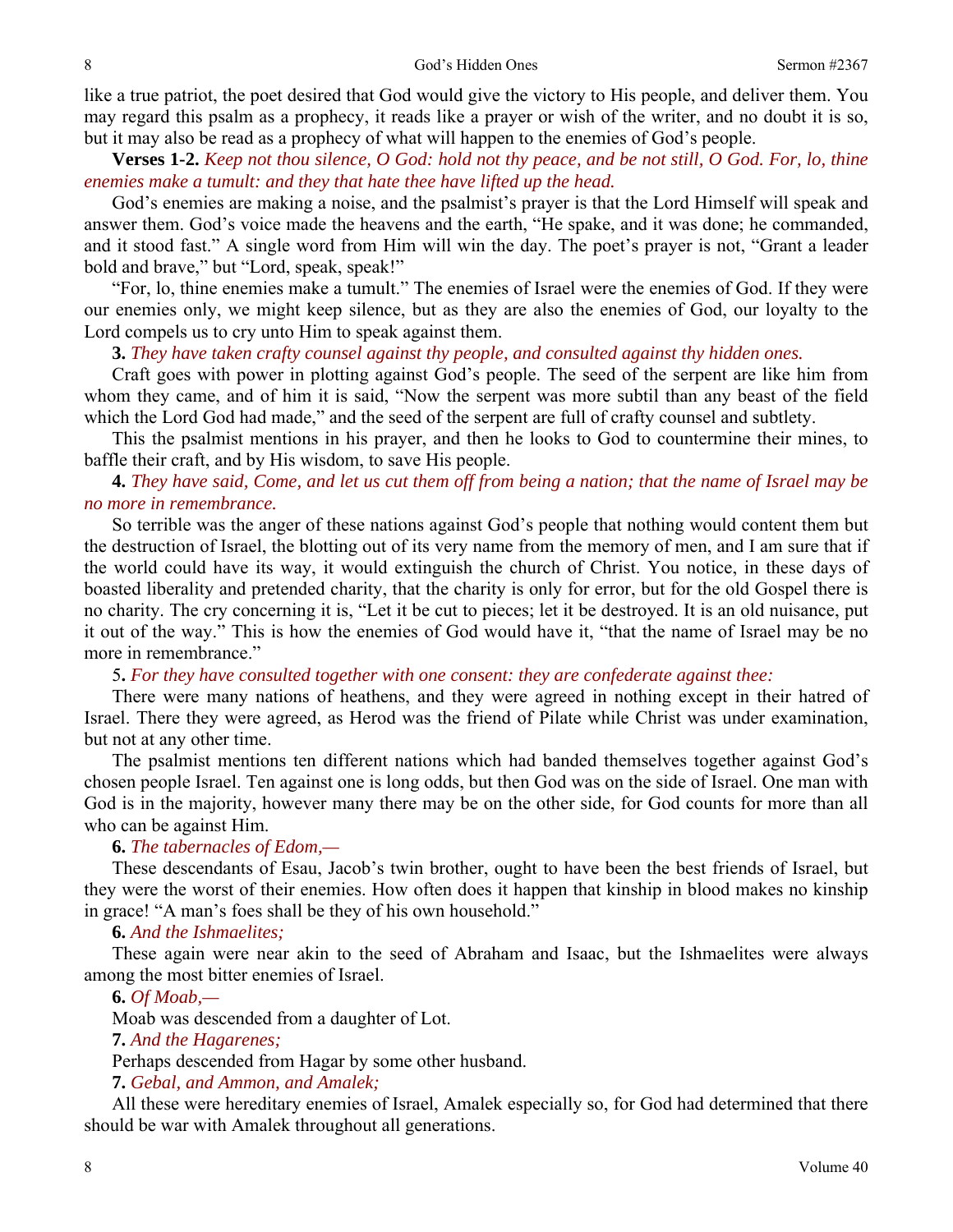## **7.** *The Philistines—*

These were the old enemies of Israel. Remember how Samson fought with them, and what tugs of war David had with them?

## **7.** *With the inhabitants of Tyre;*

What were they doing in warring against God's people? They were merchants, shippers. Yes, but it sometimes happens that when worldly craft is in danger, men of trade and commerce can be as bitter against true religion as anybody else.

**8.** *Assur also is joined with them: they have holpen the children of Lot. Selah.* 

Here is a mention of the growing power of Assyria. What a host there was, what a band of enemies against God's people! Oh, dear friends, I trust that none of us will have our names written in this black list! Be not enemies of God and of His truth, for if so, you will wage a losing battle. Let the tow fight with the flame, or the dust with the wind, they will speedily be overcome, and woe be unto the man who contends with his Maker! What can he do? Let us, brethren, be on God's side. God grant, of His grace, that we may never lift a hand against His cause!

Now comes the prayer or prophecy of the poet.

**9-10.** *Do unto them as unto the Midianites; as to Sisera, as to Jabin, at the brook of Kison: which perished at Endor: they became as dung for the earth.* 

In those great battles the enemies of the Lord and His people were utterly cut in pieces. Mighty men as they were, they left their corpses to manure the soil.

**11.** *Make their nobles like Oreb, and like Zeeb: yea, all their princes as Zebah, and as Zalmunna:* 

These were four princes who were slain by Gideon and his allies, two of them bore the names of wolf and raven—cruel names, but war is ever a cruel thing. But what had they done, these men of arms, these mighty warriors? The psalmist tells us—

**12.** *Who said, Let us take to ourselves the houses of God in possession.* 

They were not content with their own houses, they wanted God's houses, and there are some men who can never rest except when they are doing mischief to the cause and cross of Christ. Woe unto them, for the fate of Oreb and Zeeb shall be theirs in due time!

**13.** *O my God, make them like a wheel; as the stubble before the wind.* 

Or rather, "Thou shalt make them a wheel," never still. The real translation, I think, would be, "Make them like those light dry flowers which are blown by the wind across the plains." Mr. Thomson, in his *Land and the Book,* speaks of the branches of the wild artichoke which form a sphere or globe a foot or more in diameter, and he says that he has seen thousands of them come wheeling along. Isaiah calls them, "a rolling thing before the whirlwind." A puff of wind would come and take them in one direction, and then a contrary wind would drive them in quite another direction, they are so light, downy, gossamer-like, that they never can rest.

Now this is just what happens to many men who set themselves against God and His grace. They are like rolling things never at rest, believing nothing, knowing nothing, hoping nothing, comforted by nothing, they are like a wheel.

Oh, that we may never know by personal experience what this means! "Make them like a wheel; as the stubble before the wind"! You know how that is, the stubble is blown up, down, to the right, to the left, whichever way the wind blows. Are any of you like that tonight? Have you no stability? Have you no good hope for the future? When you think about death and eternity, are you like the stubble before the wind? If so, God have mercy upon you, and bring you to the only place where you can obtain salvation and stability!

**14.** *As the fire burneth a wood, and as the flame setteth the mountains on fire;* 

Travelers tell us that they have sometimes seen the sides of mountains all ablaze where the timber, growing old and everything being dry in the heat of summer, a chance spark has set the whole on a